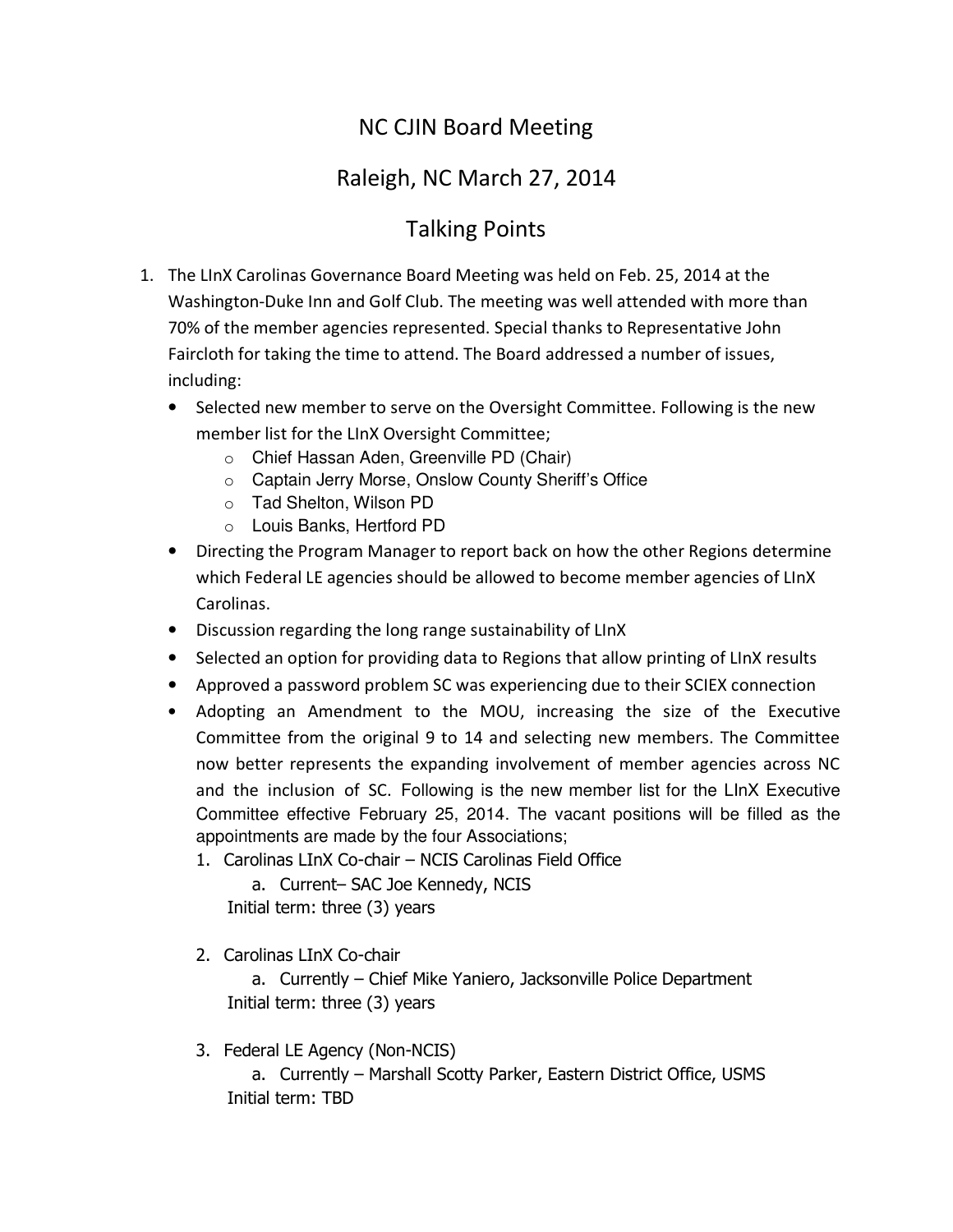- 4. Presidential Appointee NC Association of Chiefs of Police a. Currently – **Vacant** (awaiting appointment)
- 5. Presidential Appointee NC Sheriff's Association
	- a. Currently **Vacant** (awaiting appointment)
- 6. Presidential Appointee SC Association of Chiefs of Police a. Currently – **Vacant** (awaiting appointment)
- 7. Presidential Appointee SC Sheriff's Association a. Currently – **Vacant** (awaiting appointment)
- 8. LE Agency serving a population greater than 250,000
	- a. Currently Deputy Chief Katrina Graue, Charlotte Mecklenburg Mini-Region, CRISS

Initial term: TBD

- 9. LE Agency serving a population less than 250,000 but greater than 100,000
	- a. Currently Deputy Chief Mitch Cunningham, Wilmington Police **Department**

Initial term: TBD

10. LE Agency serving a population less than 100,000 but greater than 50,000 a. Currently –Chief James Moore, Rocky Mount Police Department Initial term: TBD

11. LE Agency serving a population less than 50,000

a. Currently –Chief Jay Fortenbery, Edenton Police Department Initial term: TBD

12. NC State LE Agency

a. Currently – Wendy Brinkley, NC State Bureau of Investigations Initial term: TBD

13. SC State LE Agency

a. Currently – Captain Buddy Wilkes, SC State Law Enforcement Division Initial term: TBD

- 14. LE Agency serving a University, Port or other jurisdiction
	- a. Currently Chief Lindy Rinaldi, SC State Ports Authority Police Department, SC

Initial term: TBD